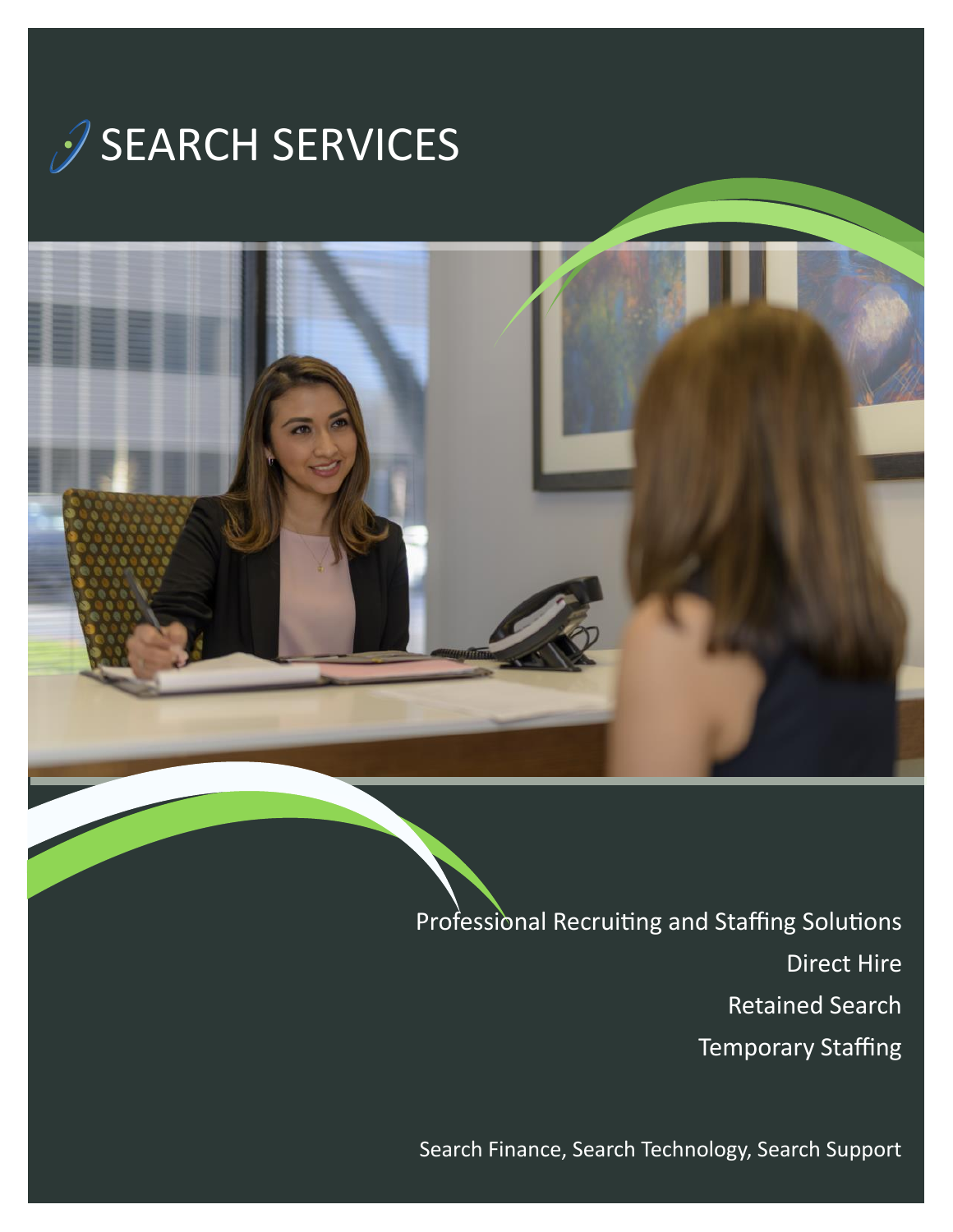

# ACCOUNTING & FINANCE

- **CFO**
- **CONTROLLER**
- ACCOUNTING MANAGER & SUPERVISOR
- SENIOR & STAFF ACCOUNTANT
- PLANT CONTROLLER
- COST ACCOUNTANT
- **VP** / DIRECTOR OF TAX
- **TAX MANAGER & SUPERVISOR**
- **TREASURER**
- CREDIT & COLLECTIONS MANAGER
- VP OF INTERNAL AUDIT
- **DIRECTOR & MANAGER INTERNAL AUDIT**
- SENIOR & STAFF INTERNAL AUDITOR

# SEARCH SERVICES *CONNECTING YOUR BUSINESS TO THE HUMAN CAPITAL YOU NEED*

Through its three divisions: Search Finance, Search Technology, and Search Support, Search Services is firmly established as the premier recruiting and staffing agency in the Greater Houston Area. Since our founding in 1999, thousands of Houston companies consider us a vital, strategic resource because of our ability to deliver Houston's most sought after professionals.

We recognize that human capital is often a more critical asset than financial capital, so our mission at Search Services is to become an indispensable partner to our customers by helping them fulfill their hiring goals. To achieve this we seek to build our relationships on sound and professional judgment, effective communication, and a commitment to quality in our own employees.

Our recruiting expertise lies in the areas of accounting and finance, information technology, human resources, and administrative support. Service offerings in each division include contingency direct-hire search and placement, temporary staffing, and retained search.

# SEARCH FINANCE

## *BUILDING ACCOUNTING TEAMS ACROSS HOUSTON*

## **ACCOUNTING & FINANCE SOLUTIONS**

Our Search Finance division focuses on positions in all areas of accounting and finance. The Search Finance team of recruiters is made up of degreed accountants with public accounting or industry experience, who have obtained various certifications such as the CPA. Additionally, the majority of our team has a history of working for Big Four accounting firms. Given our extensive understanding and hands-on experience, Search Finance provides an acute knowledge of the job market and current demands, and has a significant and vast list of professional contacts.

- Energy & Energy Services
- Manufacturing / Distribution
- **Healthcare**
- Private Equity
- **Family Offices**
- **Retail**
- Professional Services

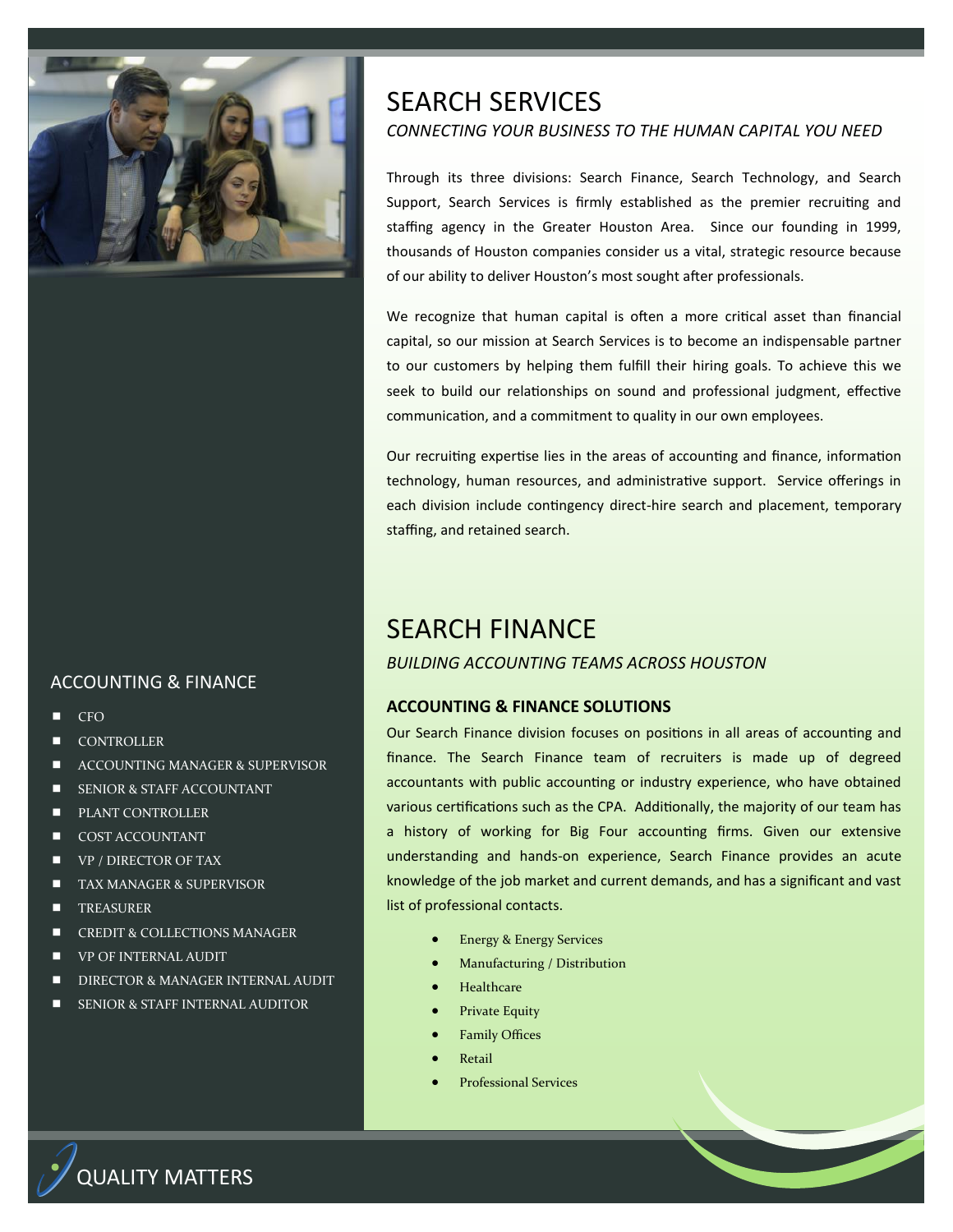### ADMINISTRATIVE, CSR, & HR

- ACCOUNTING CLERK
- ACCOUNTS PAYABLE / RECEIVABLE
- CREDIT / COLLECTIONS
- OFFICE MANAGER
- **BOOKKEEPER**
- ADMINISTRATIVE ASSISTANT
- **EXECUTIVE ASSISTANT**
- **RECEPTIONIST**
- **HR MANAGER / HRIS**
- **HR GENERALIST / RECRUITER**
- PAYROLL
- **CUSTOMER SERVICE**
- **PROCUREMENT & LOGISTICS**
- **MARKETING AND SALES**
- DATA ENTRY / FILE CLERK
- MORTGAGE
- MEDICAL BILLING & CODING

#### INFORMATION TECHNOLOGY

- CIO & CTO / EXECUTIVE LEADERSHIP
- **PROJECT MANAGEMENT**
- **CLOUD**
- **TECHNICAL / BUSINESS ANALYST**
- **DATABASE ADMINISTRATION**
- **APPLICATION / MOBILE DEVELOPMENT**
- **UALITY ASSURANCE / TESTING**
- **BUSINESS INTELLIGENCE**
- $\blacksquare$  ERP / CRM
- NETWORK / SYSTEMS ENGINEER
- **SECURITY**
- **TECHNICAL SUPPORT**





# SEARCH SUPPORT *STAFFING CRITICAL SUPPORT TEAMS*

#### **ADMINISTRATIVE, CUSTOMER SERVICE, & HR SOLUTIONS**

Search Support specializes in placing administrative and accounting professionals on a temporary, temp-to-hire and direct hire basis. Building on the reputation of our sister divisions, we have positioned ourselves as a key partner to our clients. We have a strong pulse on the Houston job market and talent pool. This allows us to assess our clients' needs, advise them of the right hiring path, and ultimately provide them the best talent for their open position. The skilled talent that we match to our client engagements have each been extensively vetted to meet the needs of our clients.

- Quick Response Time
- Flexible Solutions
- **Excellent Retention**

# SEARCH TECHNOLOGY *YOUR END TO END IT RECRUITING RESOURCE*

### **INFORMATION TECHNOLOGY SOLUTIONS**

Search Technology focuses on direct hire, temporary, and temp-to-hire positions in all areas of technology. We have proven to be an indispensable partner to our customers because of our combined 75 years of recruiting experience in this division alone, our extensive network and our strong technology expertise. We recognize that nothing can replace hard work, a strong focus, and a personal touch in assisting our clients and candidates.

- Industry Technology Experts
- Deep & Comprehensive Candidate Database
- Strong Vetting of Technical Skills